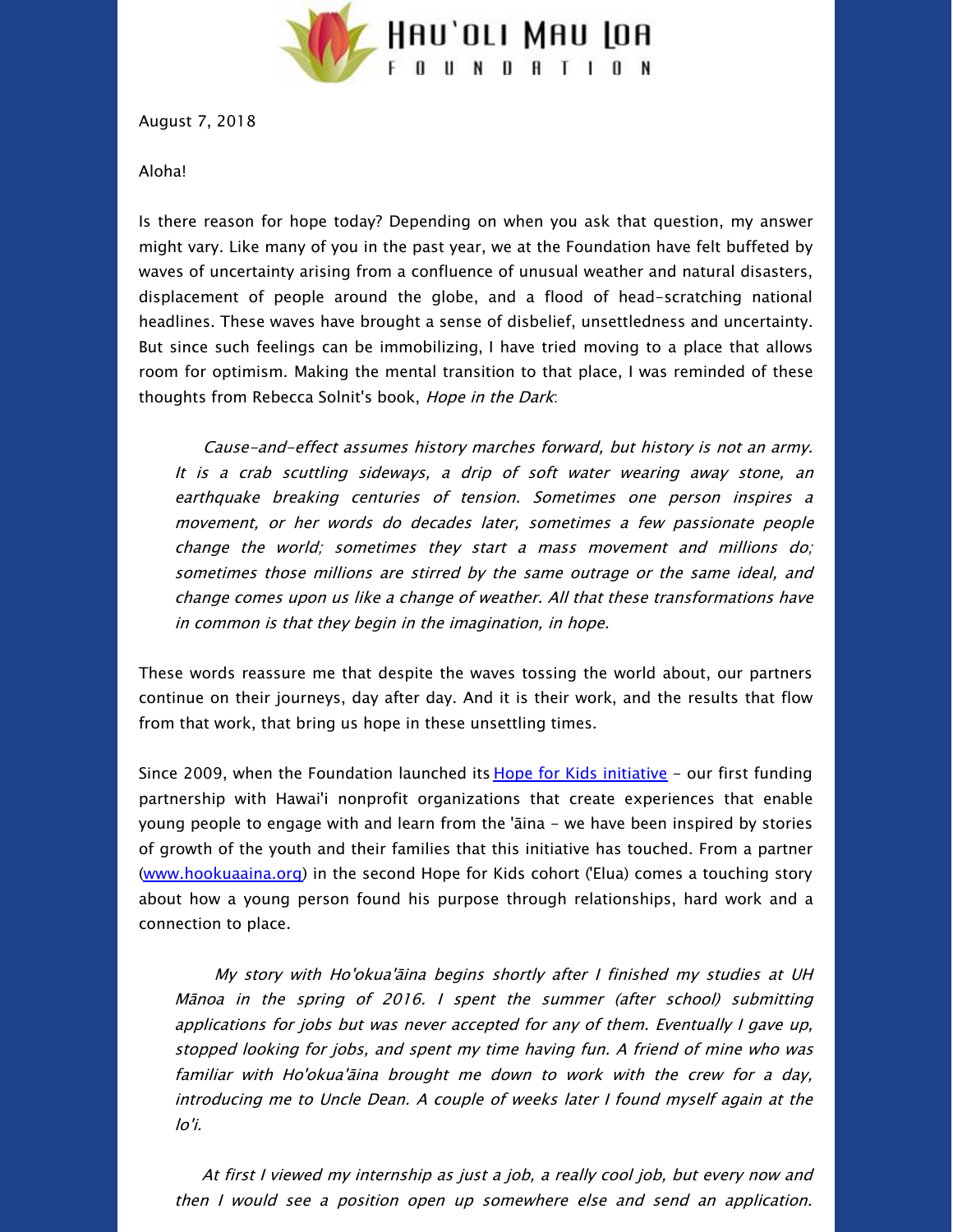Gradually I became more and more comfortable with the rest of the work crew, opening up to them and really enjoying their company. Before long we were singing together, having laughs together, and even consulting each other on the deeper, more personal aspects of life - all while working hard and getting things done at the lo'i.

The lo'i has become my home. There is no place I would rather be, and now I would never consider leaving for another job. This is the best job I will ever have and I know for certain that someday I will look back on this time as the "good old days".

I don't know where life will bring me next or when that may be. But I do know that I will forever carry the experiences and memories that this place and this family have continued to bless me with. I truly feel like I am <sup>a</sup> part of this place. Wherever I go I will carry Ho'okua'āina with me and maybe I can touch peoples' lives in the same way that Ho'okua'āina has touched mine.

My name is Zachary, home is Kāne'ohe, and I am <sup>a</sup> Kalo farmer.



Zachary Pilien with Uncle Dean Wilhelm (Photo: Ho'okua'āina)

For a number of years, the Foundation has also done a portion of its work beyond Hawai'i's shores. We have been partnering with Global Greengrants Fund [\(www.greengrants.org](http://www.greengrants.org/?utm_source=18.+Year+in+Review%3A+2017&utm_campaign=Year+in+Review%3A+2017+%28August+7%2C+2018%29&utm_medium=email)) since 2010. Our partnership began because we were seeking ways to have an impact on environmental issues in communities, especially smaller ones, internationally. Since we could not accomplish this directly, we needed partners with local community ties and knowledge. We found Global Greengrants Fund, which powers change from the ground up by investing in local leaders and which knows that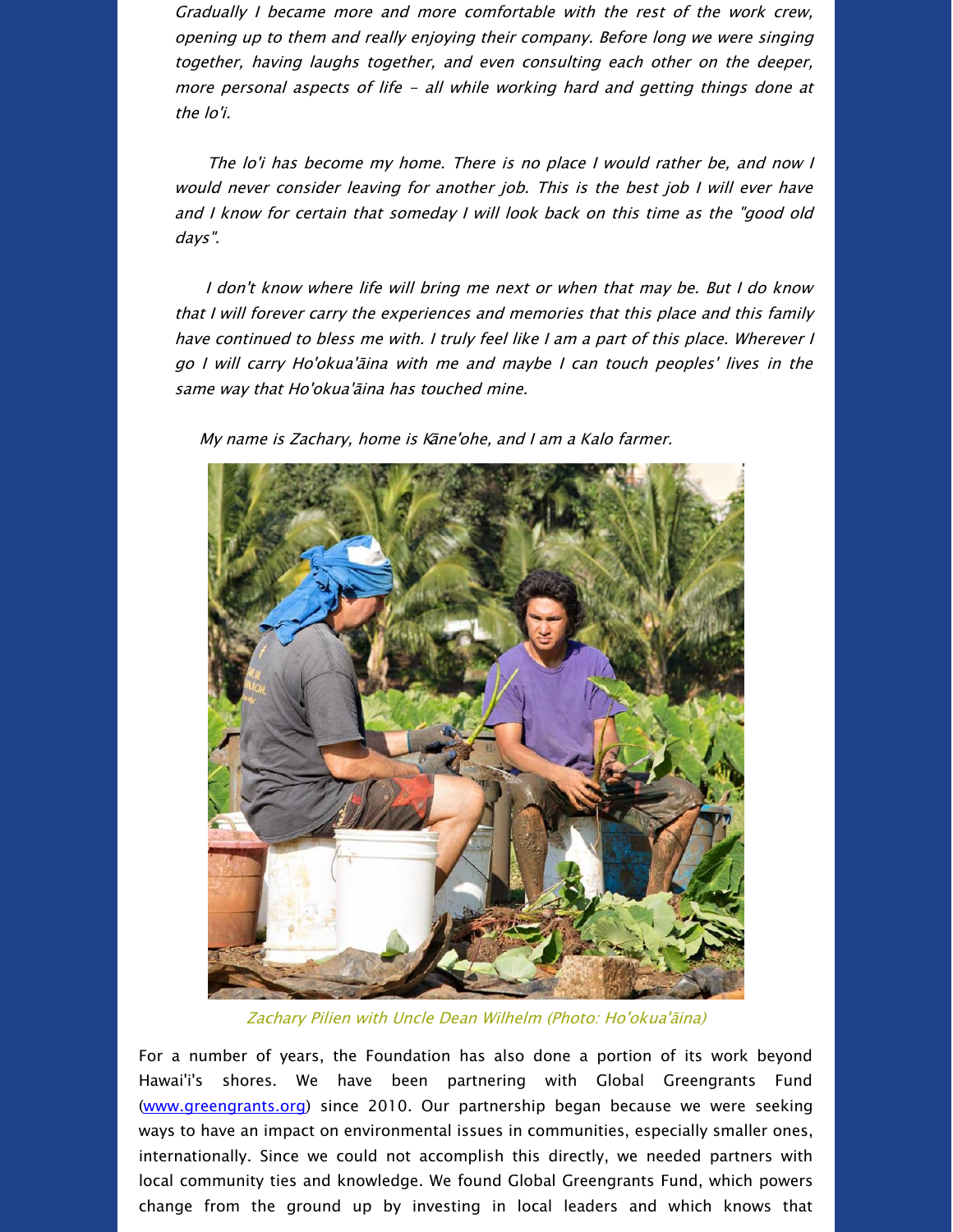women are often at the forefront of change.

In 2017, with our help, Global Greengrants Fund made over 300 grants to support women-led environmental and social justice organizations. One of these was a modest grant to a women's organization on Tansin, an island in Honduras with about 50,000 inhabitants, mostly indigenous Miskito. They live in villages accessible only by plane or boat and depend on subsistence agriculture. While many Miskito women farm, they tend to earn less and go hungry more often than men because they lack sufficient access to land and seeds, appropriate technology and financial services and a voice in community decision-making. The grant from Global Greengrants Fund is helping the Women's Association of Tansin end that disparity - and better feed themselves and their families - by teaching sustainable farming and forest management.



Global Greengrants Fund helps empower women to become resource monitors across the Pacific Islands in the fight against climate change. (Photo: Global Greengrants Fund)

While the times may feel uncertain, even dark, our partners continually remind us that we can choose where to focus our attention and that our efforts lead to accomplishments. Since its establishment in 1991, the Foundation has invested over \$57 million in grants to Hawai'i and international partner organizations. These partners are working for a future in which there is equity for all; where our natural resources are treasured and protected; and where human connections bring optimism for the next generation. They are exemplified in 'Ōlelo No'eau #187, 'A'ohe mea koe ma ku'ono. (One who gives freely without reservation.)

If our efforts are to calm the waves and move us closer to the future we dream of, we must lift up stories like these, help make them the norm and thus create fertile ground for positive change. At Hau'oli Mau Loa Foundation we are not oblivious to the challenges we face. We are committed instead to doing things that hold promise and create hope.

We look forward to hearing and sharing more stories of what is working to improve the future for all our children and their children.